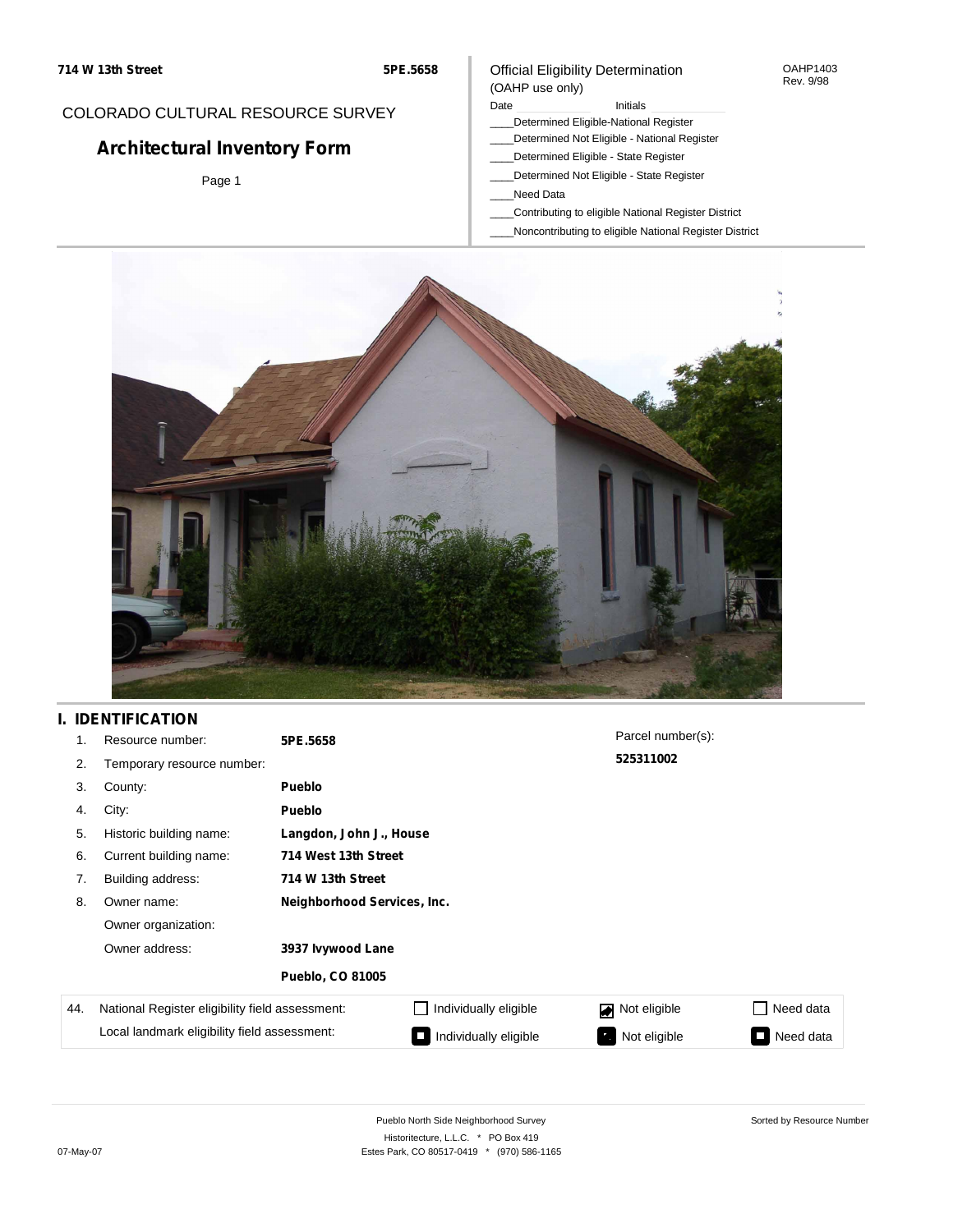Page 2

### **II. GEOGRAPHIC INFORMATION**

| 9.  | P.M.                    | 6th       |     |    |    | Township:               |       | <b>20S</b>                  |    |               |           | Range:            | 65W |         |
|-----|-------------------------|-----------|-----|----|----|-------------------------|-------|-----------------------------|----|---------------|-----------|-------------------|-----|---------|
|     |                         | <b>SW</b> | 1/4 | οf | NE | 1/4                     | of NE | 1/4                         | of | <b>SW</b> 1/4 |           | of Section        |     | 25      |
|     | 10. UTM reference zone: |           |     |    |    | 13                      |       |                             |    |               |           |                   |     |         |
|     | Easting:                |           |     |    |    | 533549                  |       |                             |    |               | Northing: |                   |     | 4236607 |
| 11. | USGS quad name:         |           |     |    |    | <b>Northeast Pueblo</b> |       |                             |    |               | Scale:    |                   |     | 7.5     |
|     | Year:                   |           |     |    |    | 1974)                   |       | 1961 (Photorevised 1970 and |    |               |           |                   |     |         |
| 12. | $Lot(s)$ :              |           |     |    |    | Lot 2; Block 2          |       |                             |    |               |           |                   |     |         |
|     | Addition:               |           |     |    |    | <b>Craig's Addition</b> |       |                             |    |               |           | Year of addition: |     | 1871    |

13. Boundary description and justification:

The boundary, as described above, contains but does not exceed the land historically associated with this property.

П Metes and bounds exist:

### **III. ARCHITECTURAL DESCRIPTION**

| 14. | Building plan (footprint, shape):    | L-Shaped Plan                        |                       |
|-----|--------------------------------------|--------------------------------------|-----------------------|
|     | Other building plan descriptions:    |                                      |                       |
| 15. | Dimensions in feet (length x width): | 1,044 square feet                    |                       |
| 16. | Number of stories:                   | 1                                    |                       |
| 17. | Primary external wall material(s):   | <b>Stucco</b><br>Asphalt             | Other wall materials: |
| 18. | Roof configuration:                  | <b>Gabled Roof/Cross Gabled Roof</b> |                       |
|     | Other roof configurations:           |                                      |                       |
| 19. | Primary external roof material:      | <b>Asphalt Roof/Composition Roof</b> |                       |
|     | Other roof materials:                |                                      |                       |
| 20. | Special features:                    | Fence                                |                       |
|     |                                      | Chimney                              |                       |
|     |                                      | <b>Porch</b>                         |                       |
|     |                                      | <b>Window/Segmental Arch</b>         |                       |

#### 21. General architectural description:

Oriented to the north, this house rests on a sandstone foundation, almost entirely concealed beneath blue-painted stucco. Behind (south of) the original cross-gabled core of this house are additions with a hipped roof, flat roof, and shed roof. Bluepainted stucco also clads the exterior walls. Gray asphalt shingle siding covers a shed-roofed addition across the rear (south) elevation. Windows are generally 1-over-1-light, double-hung sash, with brown aluminum frames. A large window opening in the west end of the front (north) façade has been filled in and covered with stucco. A single-light hopper window opens near the center of the east elevation. The rear addition has single-light, fixed-frame windows. The windows generally open above blue-painted, rough-faced sandstone sills. The segmental arches above them have been filled in and covered in stucco. A small, shed-roofed porch fills the inside (northeast-facing) corner of the house. It has a concrete floor. The porch supports consist of brick pedestals and stucco-covered, battered piers. The principal doorway opens beneath the porch. It hosts a bluepainted wood slab door, opening behind an aluminum-frame storm door. Another doorway opens near the south end of the east elevation. It hosts another blue-painted, wood slab door. A blue-painted, wood slab door opens low in the west end of the rear addition's south elevation. Brown, interlocking asphalt shingles cover the cross-gabled main roof and all other roof surfaces. Pink-painted wood soffit and fascia, with projecting cornice, box the eaves. A blue-painted brick chimney protrudes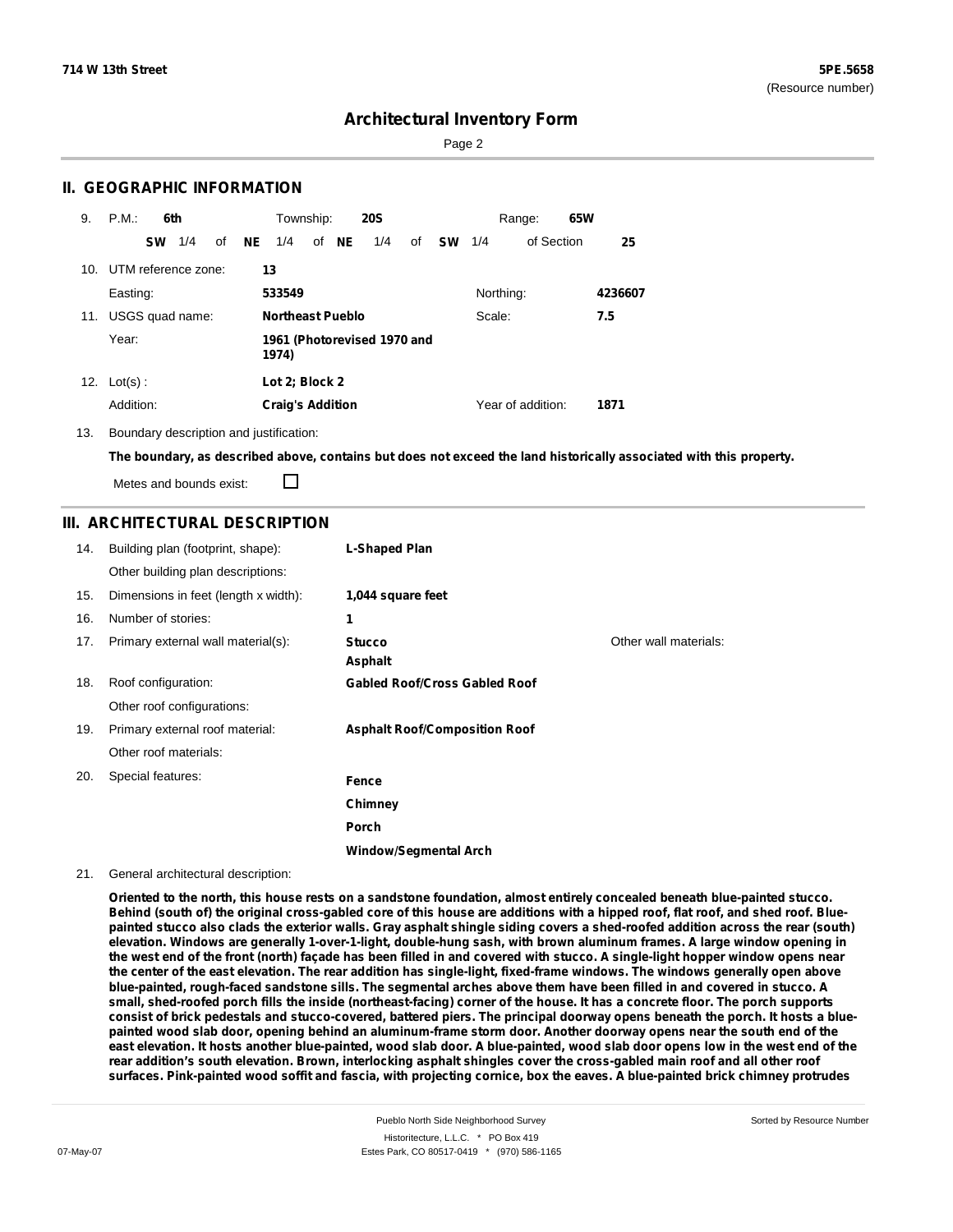Sorted by Resource Number

## **Architectural Inventory Form**

Page 3

**from a hipped-roof structure on the rear elevation.**

| 22. | Architectural style: |  |
|-----|----------------------|--|

**No** Style

Other architectural styles:

Building type:

23. Landscape or special setting features:

This property is located on terrain sloping downward from north to south, with an elevation of around 4,700 feet above mean sea level. The neighborhood features modest, one- and two-story houses and commercial buildings. Setbacks from West 13th Street, the busy, principal east-west thoroughfare through this area, are generally the same on this block. This property is situated on the south side of West 13th Street, between 712 West 13th Street to the east and 716 West 13th Street to the west. Gravel covers the strip separating the sidewalk from the street. A planted-grass yard, with mature landscaping, covers the lot, and large juniper dominates the front of the house. A gravel driveway runs along the east side of the property and a gravel parking area is located on the southern edge of the property. Surrounding the backyard is a chain-link fence.

#### 24. Associated buildings, features or objects:

| 1 Type:   | Garage                                                                                                                                                                                                                                                                                                                                                                                                                                                                                                                                                 |
|-----------|--------------------------------------------------------------------------------------------------------------------------------------------------------------------------------------------------------------------------------------------------------------------------------------------------------------------------------------------------------------------------------------------------------------------------------------------------------------------------------------------------------------------------------------------------------|
| Describe: | A single-car garage is located on the southwest corner of the lot. Oriented to the south, the<br>building lacks a formal foundation. White-painted stucco clads the exterior walls. Dominating<br>the front (south) elevation are paired, vertical wood plank doors, opening on metal strap<br>hinges. The doors are unpainted. Another doorway opens in the west end of the north<br>elevation, but it appears to lack a door. Deteriorated, gray-black asphalt shingles cover the<br>front-gabled roof. A fascia board caps the exposed rafter ends. |

#### **IV. ARCHITECTURAL HISTORY**

| 25. | Date of Construction:  | Estimate:                                                                                                                                               | 1890                             | Actual:                                                                                       |  |  |
|-----|------------------------|---------------------------------------------------------------------------------------------------------------------------------------------------------|----------------------------------|-----------------------------------------------------------------------------------------------|--|--|
|     | Source of Information: | Sanborn Fire Insurance Maps (for Pueblo, Colorado). New York: Sanborn Map and<br>Publishing Co., 1883, 1886, 1889, 1893, 1904-05, 1904-51, and 1904-52. |                                  |                                                                                               |  |  |
|     |                        |                                                                                                                                                         | Co. consulted 1886 through 2003. | Pueblo City Directory. Pueblo, Co.; Salt Lake City; Kansas City, Mo.; and others: R.L. Polk & |  |  |
| 26. | Architect:             | unknown                                                                                                                                                 |                                  |                                                                                               |  |  |
|     | Source of information: |                                                                                                                                                         |                                  |                                                                                               |  |  |
| 27. | Builder:               | unknown                                                                                                                                                 |                                  |                                                                                               |  |  |
|     | Source of information: |                                                                                                                                                         |                                  |                                                                                               |  |  |
| 28. | Original Owner:        | John J. Langdon                                                                                                                                         |                                  |                                                                                               |  |  |
|     | Source of information: |                                                                                                                                                         | Co. consulted 1886 through 2003. | Pueblo City Directory. Pueblo, Co.; Salt Lake City; Kansas City, Mo.; and others: R.L. Polk & |  |  |

29. Construction history:

According to Pueblo County Tax Assessor records, this building was constructed in 1900. However it appears on an 1893 Sanborn map, and city directory listings for this address date to 1890, suggesting a circa 1890 date of construction. Also based on those maps, it appears that the house achieved its current form by 1904-05. The only notable alteration since that time has been the application of stucco over the original brick wall cladding. The date of this modification, however, is unclear.

30. Location: **original** Date of move(s):

#### **V. HISTORICAL ASSOCIATIONS**

| 31. | Original use(s):     | <b>Single Dwelling</b> |
|-----|----------------------|------------------------|
| 32. | Intermediate use(s): | <b>Single Dwelling</b> |
| 33. | Current use(s):      | <b>Single Dwelling</b> |
|     | 34. Site type(s):    | <b>Residence</b>       |

Pueblo North Side Neighborhood Survey Historitecture, L.L.C. \* PO Box 419 07-May-07 **Estes Park, CO 80517-0419** \* (970) 586-1165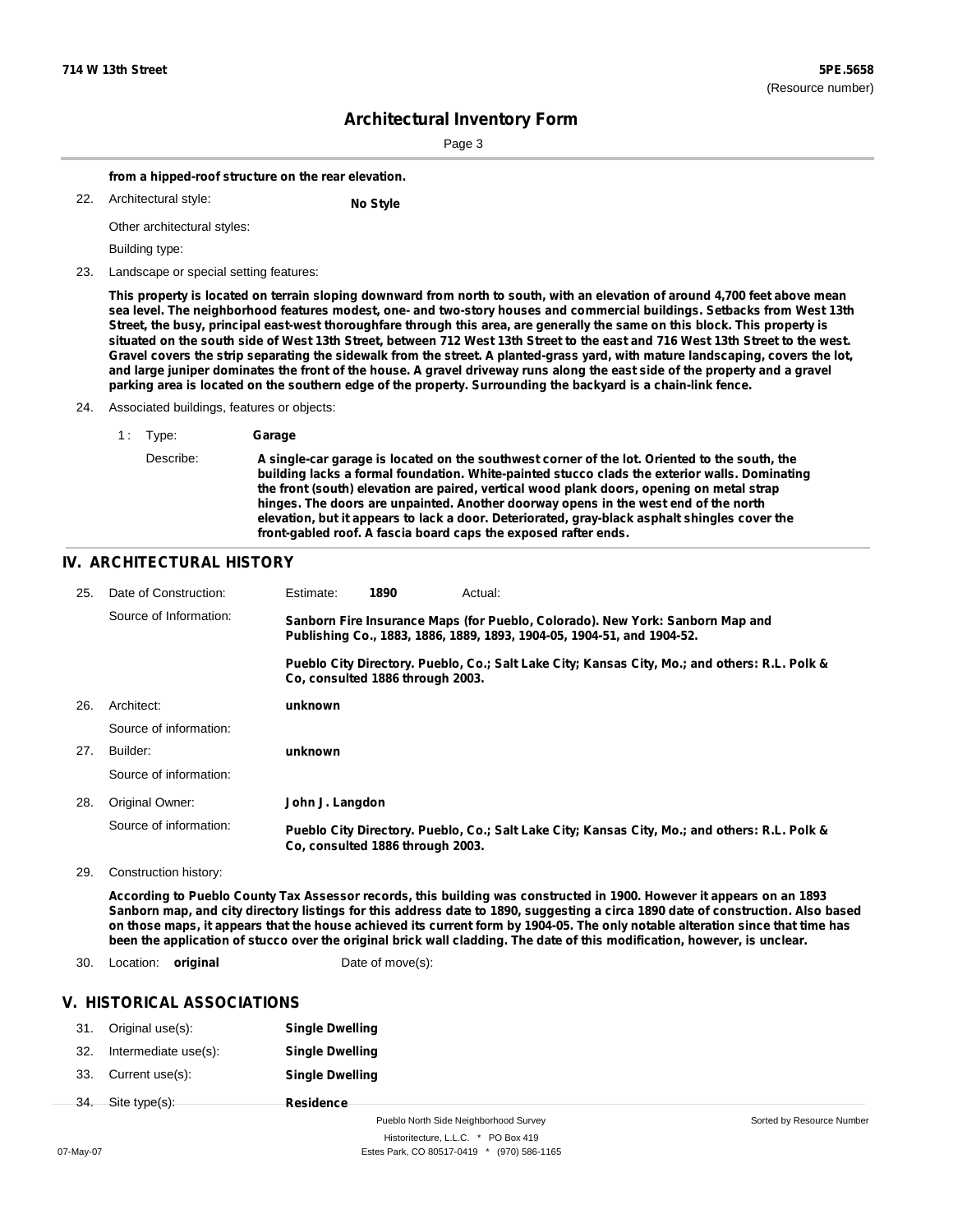Page 4

Site type(s): 34.

35. Historical background:

This house, constructed prior to 1890, was the original Pueblo home of John J. Langdon, a rising businessman and patriarch of what would become one of the city's most prominent families. He was born in Illinois in September 1851. Around 1880 he married Frances G. Herron. She was born in Wisconsin in December 1850. Together, they had seven children: Genevieve, Laurence Edwin, Frank, Joseph R., Mary, Josephine, and John A. Their father was secretary of the Collier Investment Company and, later, secretary and general manager of the Pueblo Abstract of Title Company. In 1919, the elder John Langdon turned his interests toward real estate, in which he amassed a considerable fortune. Laurence Langdon served briefly as Pueblo city attorney before becoming deputy district attorney. The family resided here through at least 1900, later moving to 503 West 11th **Street (5PE.517.9). (This 11th Street residence has since been razed.)**

In 1914, the resident was J.E. Hibbs, followed by H.J. Cassidy. From around 1925 through at least 1940, the owner and resident was Lawrence A. Daveline. He was born on October 18, 1895, in South Bend, Indiana. He served in the U.S. Army during World War I. In 1919, he moved to Pueblo and married Mathilda Featheringham on February 8, 1921. Together, they had two daughters, Doris Daveline and Geraldine Dicks. Lawrence Daveline was an employee of White & Davis Clothiers. Around 1945 through 1950, the resident here was Lawrence Daveline's brother, Richard T. Daveline. Mathilda Daveline died in 1976 and **Lawrence on March 24, 1989.**

Around 1955, the resident was Richard Waggoner, followed by Wilford White and Lloyd G. Dietrich in 1960. Bernie J. and Louise Santistevan acquired the property prior to 1989, when Bank Western became the owner. Neighborhood Services, Inc., the current owner, purchased the house and lot from the bank in 1989. The company currently operates the property as a rental **unit.**

Sources of information: 36.

**Pueblo County Office of Tax Assessor. Property information card [internet].**

**Pueblo City Directory. Pueblo, Co.; Salt Lake City; Kansas City, Mo.; and others: R.L. Polk & Co, consulted 1886 through 2003.**

**Sanborn Fire Insurance Maps (for Pueblo, Colorado). New York: Sanborn Map and Publishing Co., 1883, 1886, 1889, 1893, 1904-05, 1904-51, and 1904-52.**

**U.S. Census of 1900. Precinct 3, Pueblo, Pueblo County, Colorado. Series T623, roll 128, p. 11-12.**

**"John J. Langdon" [obituary]. Pueblo Chieftain, 17 April 1928, p. 3.**

**"Lawrence A. Daveline" [obituary]. Pueblo Chieftain, 24 March 1989, p. 7D.**

**"Laurence Edwin Langdon." In History of Colorado, vol. II, Wilbur Fisk Stone, 671. Chicago: S.J. Clarke Publishing Co., 1918.**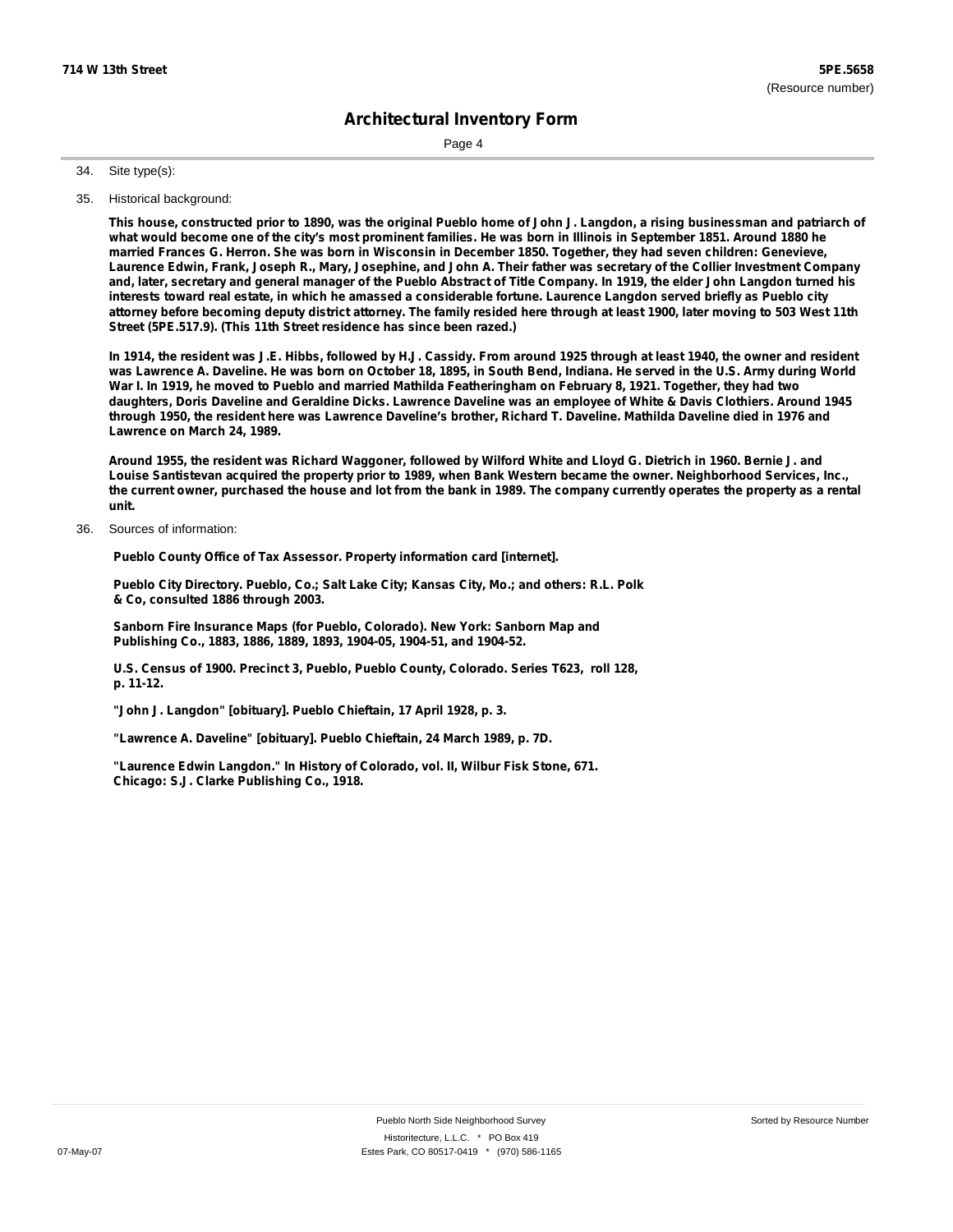$\sim$ 

Sorted by Resource Number

# **Architectural Inventory Form**

Page 5

|     | <b>VI. SIGNIFICANCE</b>    |                                          |                                                                                                                                                                              |  |  |  |  |  |  |
|-----|----------------------------|------------------------------------------|------------------------------------------------------------------------------------------------------------------------------------------------------------------------------|--|--|--|--|--|--|
| 37. |                            | Local landmark designation:              | Yes $\Box$<br>No.<br>$\mathbf{r}_1$                                                                                                                                          |  |  |  |  |  |  |
|     |                            | Designation authority:                   |                                                                                                                                                                              |  |  |  |  |  |  |
|     |                            | Date of designation:                     |                                                                                                                                                                              |  |  |  |  |  |  |
| 38. |                            | Applicable National Register criteria:   |                                                                                                                                                                              |  |  |  |  |  |  |
|     |                            |                                          |                                                                                                                                                                              |  |  |  |  |  |  |
|     | H<br>$\Box$                |                                          | A. Associated with events that have made a significant contribution to the broad pattern of our history.<br>B. Associated with the lives of persons significant in our past. |  |  |  |  |  |  |
|     | П                          |                                          | C. Embodies the distinctive characteristics of a type, period, or method of construction, or represents the work                                                             |  |  |  |  |  |  |
|     |                            |                                          | of a master, or that possess high artistic values, or represents a significant and distinguished entity whose<br>components may lack individual distinction.                 |  |  |  |  |  |  |
|     |                            |                                          | D. Has yielded, or may be likely to yield, information important in history or prehistory.                                                                                   |  |  |  |  |  |  |
|     | $\blacksquare$             |                                          | Qualifies under Criteria Considerations A through G (see manual).                                                                                                            |  |  |  |  |  |  |
|     | O                          |                                          | Does not meet any of the above National Register criteria.                                                                                                                   |  |  |  |  |  |  |
|     |                            | <b>Pueblo Standards for Designation:</b> |                                                                                                                                                                              |  |  |  |  |  |  |
|     |                            | 1a. History                              |                                                                                                                                                                              |  |  |  |  |  |  |
|     | $\overline{\phantom{a}}$ . |                                          | Have direct association with the historical development of the city, state, or nation; or                                                                                    |  |  |  |  |  |  |
|     |                            | <u>1b. History</u>                       |                                                                                                                                                                              |  |  |  |  |  |  |
|     | $\Box$                     |                                          | Be the site of a significant historic event; or                                                                                                                              |  |  |  |  |  |  |
|     |                            | 1c. History                              |                                                                                                                                                                              |  |  |  |  |  |  |
|     | $\Box$                     |                                          | Have direct and substantial association with a person or group of persons who had influence on society.                                                                      |  |  |  |  |  |  |
|     |                            | 2a. Architecture                         |                                                                                                                                                                              |  |  |  |  |  |  |
|     | $\Box$                     |                                          | Embody distinguishing characteristics of an architectural style or type; or                                                                                                  |  |  |  |  |  |  |
|     |                            | 2b. Architecture                         | Be a significant example of the work of a recognized architect or master builder, or                                                                                         |  |  |  |  |  |  |
|     | $\overline{\phantom{a}}$   | 2c. Architecture                         |                                                                                                                                                                              |  |  |  |  |  |  |
|     | $\Box$                     |                                          | Contain elements of architectural design, engineering, materials, craftsmanship, or artistic merit which represent a<br>significant or influential innovation;               |  |  |  |  |  |  |
|     |                            | 2d. Architecture                         |                                                                                                                                                                              |  |  |  |  |  |  |
|     | $\blacksquare$             |                                          | Portray the environment of a group of people or physical development of an area of the city in an era of history<br>characterized by a distinctive architectural style.      |  |  |  |  |  |  |
|     |                            | 3a. Geography                            |                                                                                                                                                                              |  |  |  |  |  |  |
|     |                            |                                          | Have a prominent location or be an established, familiar, and orienting visual feature of the contemporary city, or                                                          |  |  |  |  |  |  |
|     |                            | 3b. Geography                            |                                                                                                                                                                              |  |  |  |  |  |  |
|     |                            | or rarity; or                            | Promote understanding and appreciation of Pueblo's environment by means of distinctive physical characteristics                                                              |  |  |  |  |  |  |
|     |                            | 3c. Geography                            |                                                                                                                                                                              |  |  |  |  |  |  |
|     | $\Box$                     |                                          | Make a special contribution to Pueblo's distinctive character.                                                                                                               |  |  |  |  |  |  |
|     |                            | Not Applicable                           |                                                                                                                                                                              |  |  |  |  |  |  |
|     | $\Box$                     |                                          | Does not meet any of the above Pueblo landmark criteria.                                                                                                                     |  |  |  |  |  |  |
| 39. |                            | Area(s) of Significance:                 | <b>Not Applicable</b>                                                                                                                                                        |  |  |  |  |  |  |
| 40. |                            | Period of Significance:                  | n/a                                                                                                                                                                          |  |  |  |  |  |  |
| 41. |                            | Level of significance:                   | National:<br>State<br>Local<br>$\Box$<br>κ,                                                                                                                                  |  |  |  |  |  |  |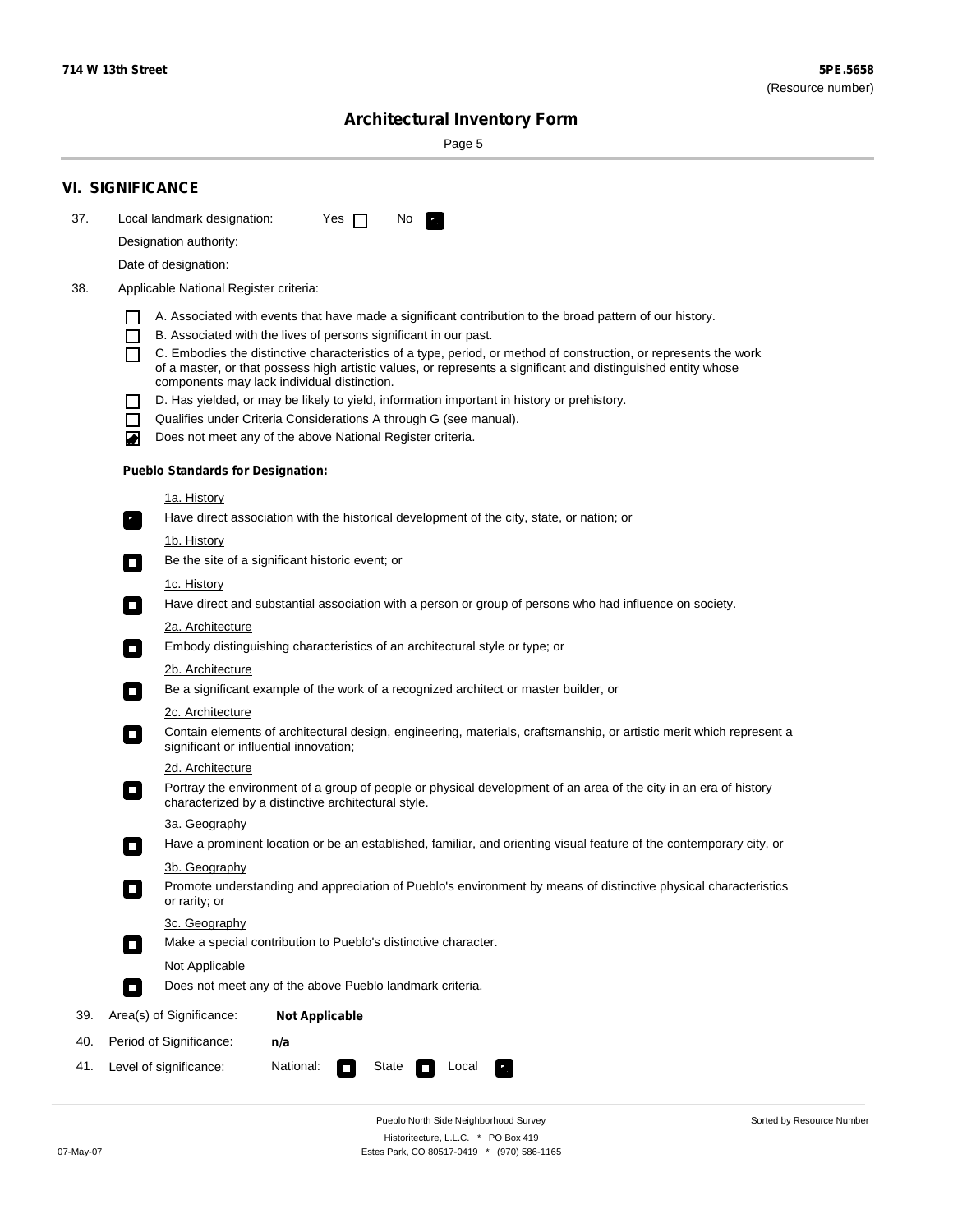Page 6

#### 42. Statement of significance:

This property is historically significant under Pueblo Local Landmark criterion 1A for its association with the development of **Pueblo's North Side Neighborhood, when more architecturally sophisticated buildings like this one joined the smaller,** plainer dwellings originally constructed here. However, the levels of architectural and historical significance, combined with physical integrity, are not to the extent that this property would qualify for individual listing in the National Register of Historic Places, the Colorado State Register of Historic Properties, or as a City of Pueblo Landmark. It is, nonetheless, a **contributing resource within any potential historic district.**

43. Assessment of historic physical integrity related to significance:

Constructed around 1890, this house exhibits a moderate level of physical integrity relative to the seven aspects of integrity as defined by the National Park Service and the Colorado Historical Society: location, setting, design, materials, workmanship, feeling, and association. While additions probably date to well within the period significance, the later application of stucco over the original brick wall cladding has concealed or obscured some character-defining features. **Nonetheless, the building retains sufficient physical integrity to convey its architectural and historical significance.**

### **VII. NATIONAL REGISTER ELIGIBILITY ASSESSMENT**



**classes. Its diversity of architectural styles and forms directly represents the city's changing economic and cultural climates. As well, the neighborhood is distinctive because it appears to have evolved independently of the area's dominant industry, steel manufacturing.**

> Yes Yes

Non<sub>d</sub> N/A No  $\blacksquare$  N/A  $\blacksquare$ 

If there is National Register district potential, is this building contributing:

If the building is in existing National Register district, is it contributing: 46.

### **VIII. RECORDING INFORMATION**

| 47. | Photograph numbers): | <b>CD-ROM Photo Disc: North Side Photos</b><br>File Name(s): 13thstw714                                                       |
|-----|----------------------|-------------------------------------------------------------------------------------------------------------------------------|
|     | Negatives filed at:  | <b>Special Collections</b><br><b>Robert Hoag Rawlings Public Library</b><br>100 East Abriendo Avenue<br>Pueblo, CO 81004-4290 |
| 48. | Report title:        | <b>Pueblo North Side Neighborhood Survey</b>                                                                                  |
| 49. | $Date(s)$ :          | 06/27/05                                                                                                                      |
| 50. | Recorder(s):         | <b>Adam Thomas</b>                                                                                                            |
| 51. | Organization:        | Historitecture, L.L.C.                                                                                                        |
| 52. | Address:             | <b>PO Box 419</b>                                                                                                             |
|     |                      | Estes Park, CO 80517-0419                                                                                                     |
| 53. | Phone number(s):     | (970) 586-1165                                                                                                                |
|     |                      |                                                                                                                               |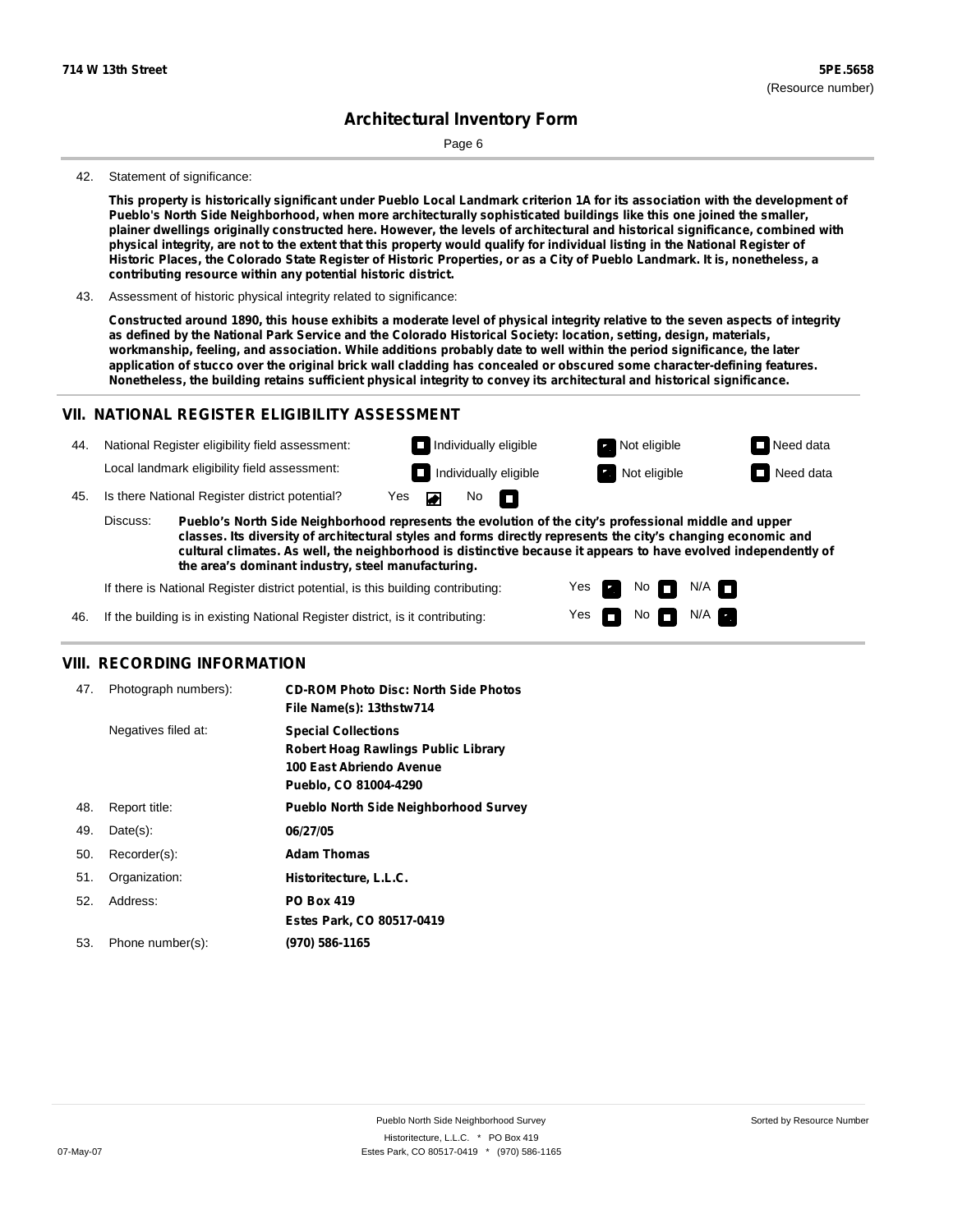Page 7